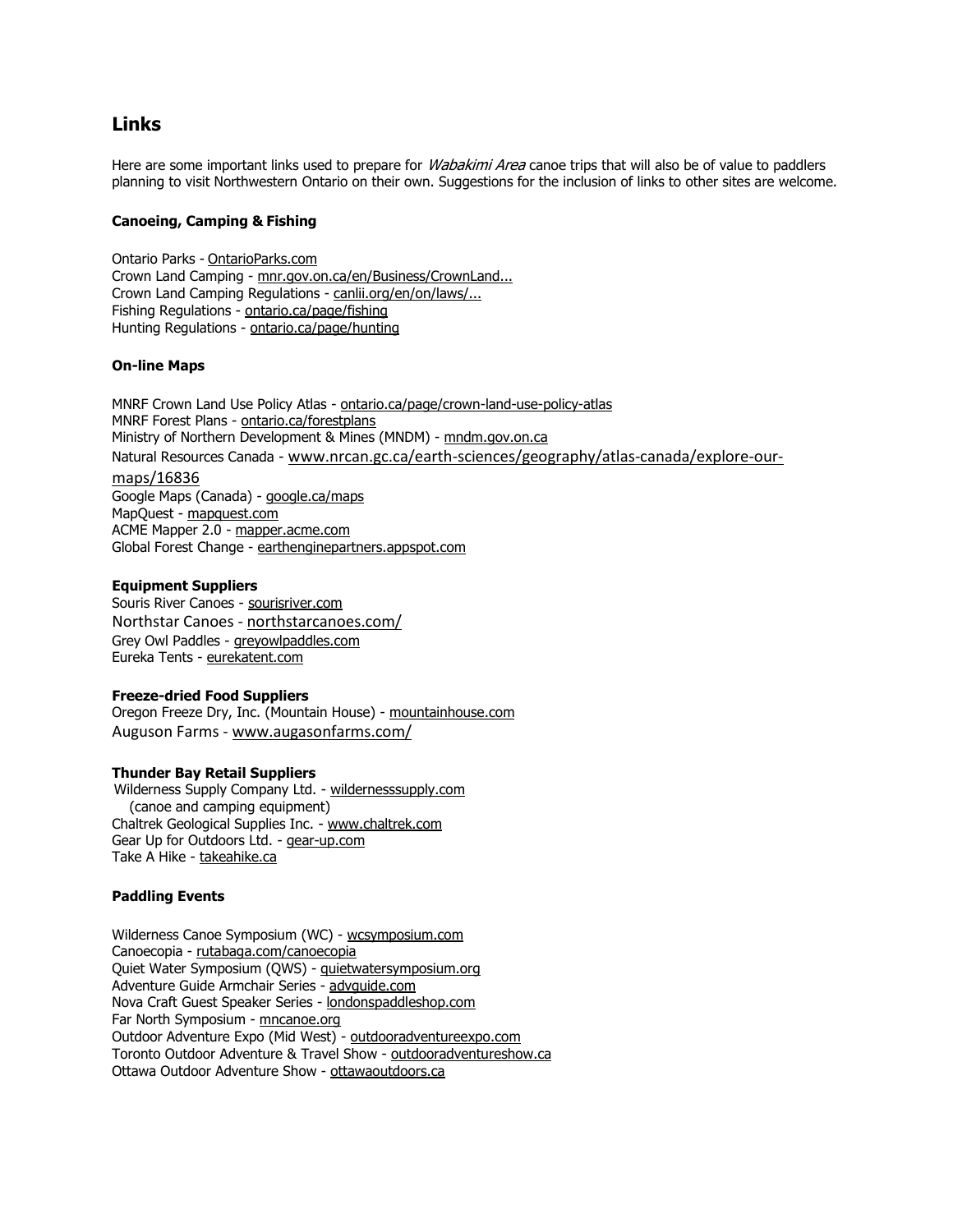# **Paddling Forums**

Canadian Canoe Routes (CCR) - myccr.com Song of the Paddle - songofthepaddle.co.uk Paddling.net - paddling.net Outdoor Adventure Canada - outdooradventurecanada.com Ottertooth.com - ottertooth.com Canoeing.com - canoeing.com Quiet Journey - quietjourney.com BWCA.com – (Wabakimi forum)

# **Paddling Blogs**

Ramblin Boy (aka True North) blog - albinger.me/2016/04/10/wabakimis-top-six-places-to-see/ Charlotte and John's Travels - charandjohntravels.com The Wabakimi Project post - [www.kaydi.ca/?p=1300](http://www.kaydi.ca/?p=1300)

# **Conservancy Efforts & Events**

The Great Wilderness Cleanup - [www.wwf.ca/events/shoreline\\_cleanup/](http://www.wwf.ca/events/shoreline_cleanup/) The Great Canadian Shoreline Cleanup - vanaqua.org/cleanup Earth Day Canada - earthday.ca National Wildlife Week - [www.nwf.org/nationalwildlifeweek](http://www.nwf.org/nationalwildlifeweek) Leave No Trace Canada - leavenotrace.ca National Canoe Day - [www.daysoftheyear.com/days/canoe-day/](http://www.daysoftheyear.com/days/canoe-day/) World Environment Day - [www.worldenvironmentday.global/](http://www.worldenvironmentday.global/)

# **Visiting Northwestern Ontario**

#### **Armstrong Area**

[Mattice Lake Outfitters](https://www.walleye.ca/) **--** float plane services, lodging, road shuttle, permits. [mattice@walleye.com](mailto:mattice@walleye.com) (800) 411-0334 **Clem Quenville**, Armstrong -- shuttles, safe parking, SPOT gps rental & canoes. (807) 372-1346 [wabakimiclem@hotmail.ca](mailto:wabakimiclem@hotmail.ca)

#### **Tourism**

Ontario Ministry of Tourism - ontariotravel.net/outdoor North of Superior Tourist Association (NOSTA) - https://superiorcountry.ca/ Sunset Country - ontariossunsetcountry.ca City of Thunder Bay - ThunderBay.ca City of Thunder Bay Tourism - visitthunderbay.com Thunder Bay Newswatch - thewswatch.com Armstrong Resources & Development Corporation (ARDC) - wabakimi.on.ca

#### **Commercial Passenger Service**

Air Canada (Jazz) - aircanada.com WestJet - westjet.com Porter - flyporter.com VIA Rail - viarail.ca

#### **Highway Directions, Road Conditions & Road Maps**

NWO Road Map - mto.gov.on.ca/english/traveller/map/images/pdf/northont/sheets/Map13.pdf NWO Road Construction Reports - mto.gov.on.ca/english/traveller/trip/construction\_reports-northwestern.shtml Google Maps (Canada) - google.ca/maps MapQuest - mapquest.com